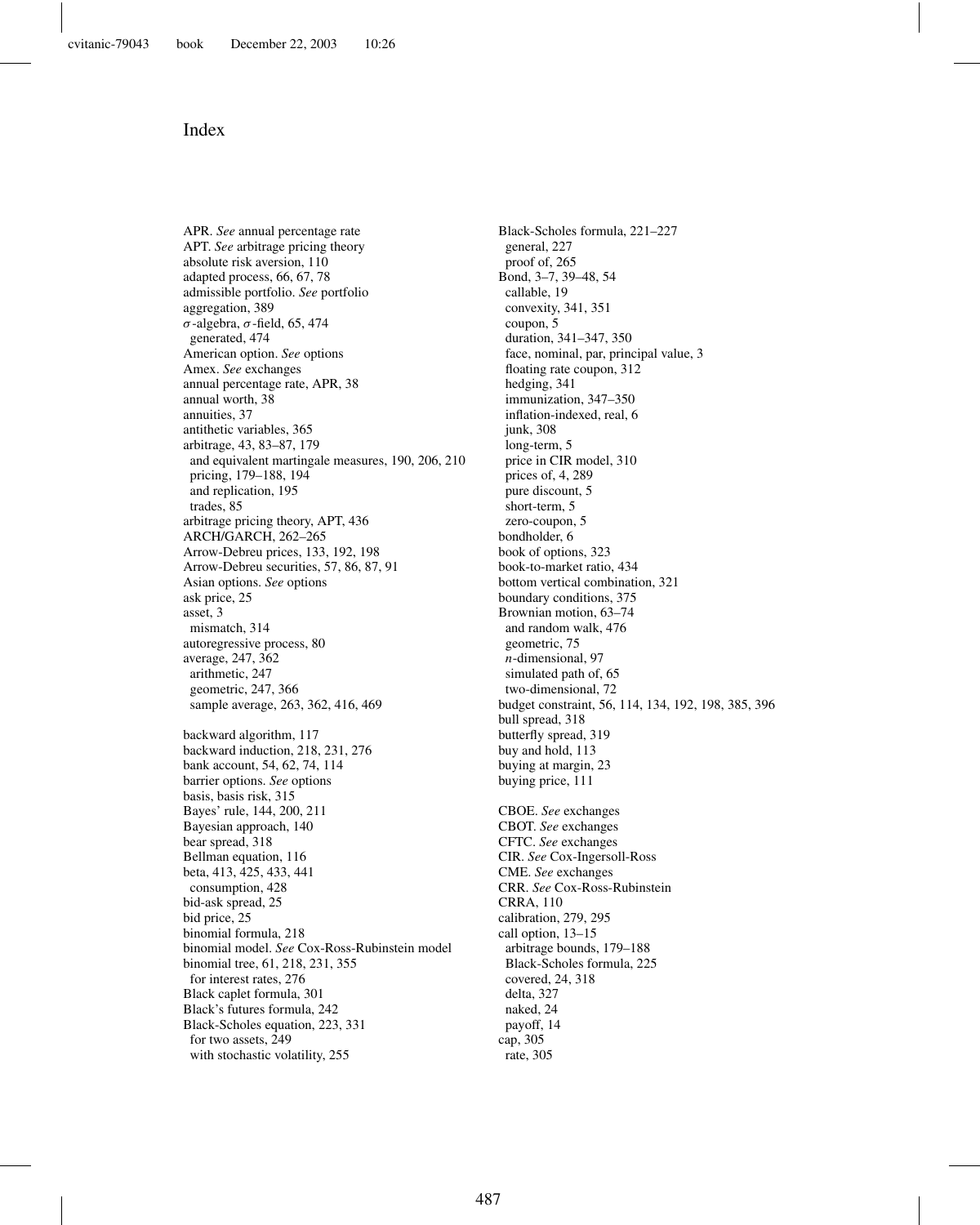capital asset pricing model, CAPM, 409–429 consumption-based, 405, 427 empirical tests of, 419 formula, 412 intertemporal, ICAPM, 423–427 intertemporal multifactor, 442 pricing formula, 418 capital gains, 236, 240 capital market line, 411, 417 capitalization, 410, 434 weights, 410 caplet, 300, 305 cash flow, 35, 36 central difference, 371 central limit theorem (CLT), 170, 222, 474 certainty equivalent, 110, 259 and pricing in incomplete markets, 259 change of measure, xxi, 129 change of numeraire. *See* numeraire claim, 87 closed, 206 collar, 305 collateral, 22 commodity, 187 complete markets, 87–94, 130, 193, 196, 255 and equivalent martingale measure, 193, 207 concave, 108 conditional expectation, 65, 475 properties of, 65, 68, 303, 372, 475 confidence level, 167 consumption, 103–106 admissible, 104 aggregate, 401 CAPM, 405, 427 choice, 105 rate, 105 contango, 205 contingent claim, 87 continuation region, 234 continuous time, 62 models, 62 trading, 62 control variates, 365 convenience yield, 188 convex, 106, 206 duality. *See* duality approach programming, 336 convexity, 341, 351 correlation, 72, 156, 472 instantaneous, 72, 248 cost of carry, 188 cost of replication, 191 counterparty, 4 coupon, 5

covariance, 155, 372, 472 instantaneous, 372, 427 covered call. *See* call option Cox-Ingersoll-Ross (CIR) model, 81, 287, 449 bond price, 310 equilibrium, 451 Cox-Ross-Rubinstein (CRR) (binomial) model, 61, 74, 117, 355 and American options, 231 and martingale, risk-neutral probabilities, 190 and option pricing, 217 is complete, 89 Crank-Nicholson method, 376 credit derivatives, 306 credit rating, 308 credit risk, 306 intensity-based approach, 307 structural models, 306 value-based models, 306 creditor, 4 cross-hedging, 314 CRRA, 110 cumulative distribution function, 469 currency options, 240 DJIA. *See* index DPP. *See* dynamic programming principle debtor, 4 default risk, 306 delta, 90, 224, 323, 325, 358 as related to proportion, 155 hedging, 325 in CRR model, 90 of calls and puts, 327 delta-neutral, 326 density function, 470 Gaussian, normal, 472 joint, 471 marginal, 472 derivatives, 9 fixed income, interest rates, 275 principle for pricing, 275 diffusion process, 66 discount factor, xxi, 35, 112, 129 discounted, xxi, 35 prices, 56 process, 57 wealth process, 78 discretization, 369 distribution, 469 bivariate normal, 473 Gaussian, normal, 472 joint, 471 lognormal, 63, 75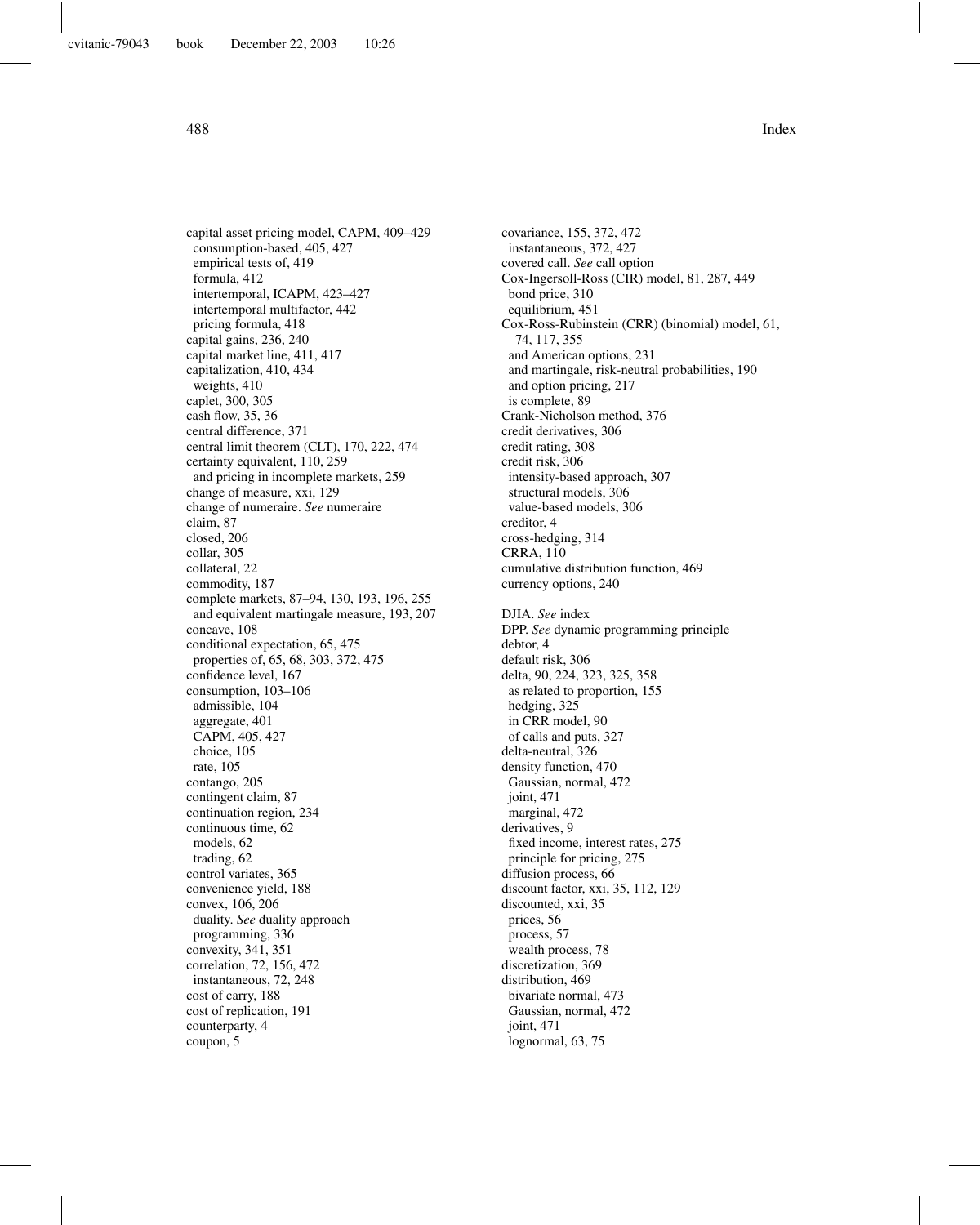Poisson, 260, 469 standard normal, 473 diversification of risk, 156, 413–415 dividends, 7, 185, 235, 448 and bounds on prices of derivatives, 213 and option prices, 235–240 net of, 235 yield, 7 drift, 66 not affecting option prices, 203, 222 dual function, 134, 258 dual problem, 258 duality approach, 134–138, 141, 143, 258 duration, 341 Macaulay, 341 matching, 347 of portfolio of bonds, 346 dynamic programming, 116, 231 principle, DPP, 117, 122, 124, 231 proof of, 145 *e* (the base of the natural logarithm), 34 early exercise, 13 effective annual rate. *See* interest rate efficient frontier, 157 E-mail addresses, xxii endogenous, 383 endowment, 385 aggregate, 385, 400 equilibrium, 383 and equivalent martingale measure, 393 existence of, 398 fully revealing, 454 international, 461–466 Lucas, 392, 462 multiagent, 389 multifactor models, 433–444 partial, 383 pure exchange, 391–398, 447 single, representative agent, 389 term structure, 447–451 with heterogeneous agents, 457–461 with incomplete information, 451–457 equities, 3, 306 equity premium, 395 puzzle, 395 equivalence of probability measures, 190 equivalent martingale measure (EMM), 190–193 and arbitrage, 193, 206, 210 and completeness, 193, 207 and Cox-Ross-Rubinstein model, 189 and equilibrium, 393 and Merton-Black-Scholes model, 200

estimating means, variances, 77, 143, 262–265 Euler scheme, 368 European option. *See* options Excel, xix tip, 169, 364, 369 ex-dividend, 236 exercise, 13, 15 price, 13 region, 234 exchange rate, 462–466 exchanges, 20 American Exchange, Amex, 20 Chicago Board of Options Exchange, CBOE, 21 Chicago Board of Trade, CBOT, 21 Chicago Mercantile Exchange, CME, 21 Commodities and Futures Trading Commission, CFTC, 21 Nasdaq, 21 New York Stock Exchange, NYSE, 20 Securities and Exchange Commission, SEC, 21 exercise region, 234 exogenous, 383 expectation, expected value, 469, 470 linearity of, 470 expectation formula, 218, 275 expectation hypothesis, 48 expected excess rate of return, 414 expiration, 13 face value, 3 factor, 433 model, 433 Fama-Macbeth method, 419 feasible region, 158 feedback form, 123, 124 Feynman-Kac theorem, 124, 201 filtering theory, 141, 143 filtration, 66, 474 financial contracts, 3 financial instruments, 3 classification of, 3, 4 financial markets, 3 organization of, 20 finite difference, 371 boundary condition, 375 Crank-Nicholson method, 376 explicit method, 376 grid, 373 implicit method, 374 first-order conditions, FOC, 385 first-order scheme, 368 fixed-income securities, 3, 275 fixed rate. *See* interest rate floating rate. *See* interest rate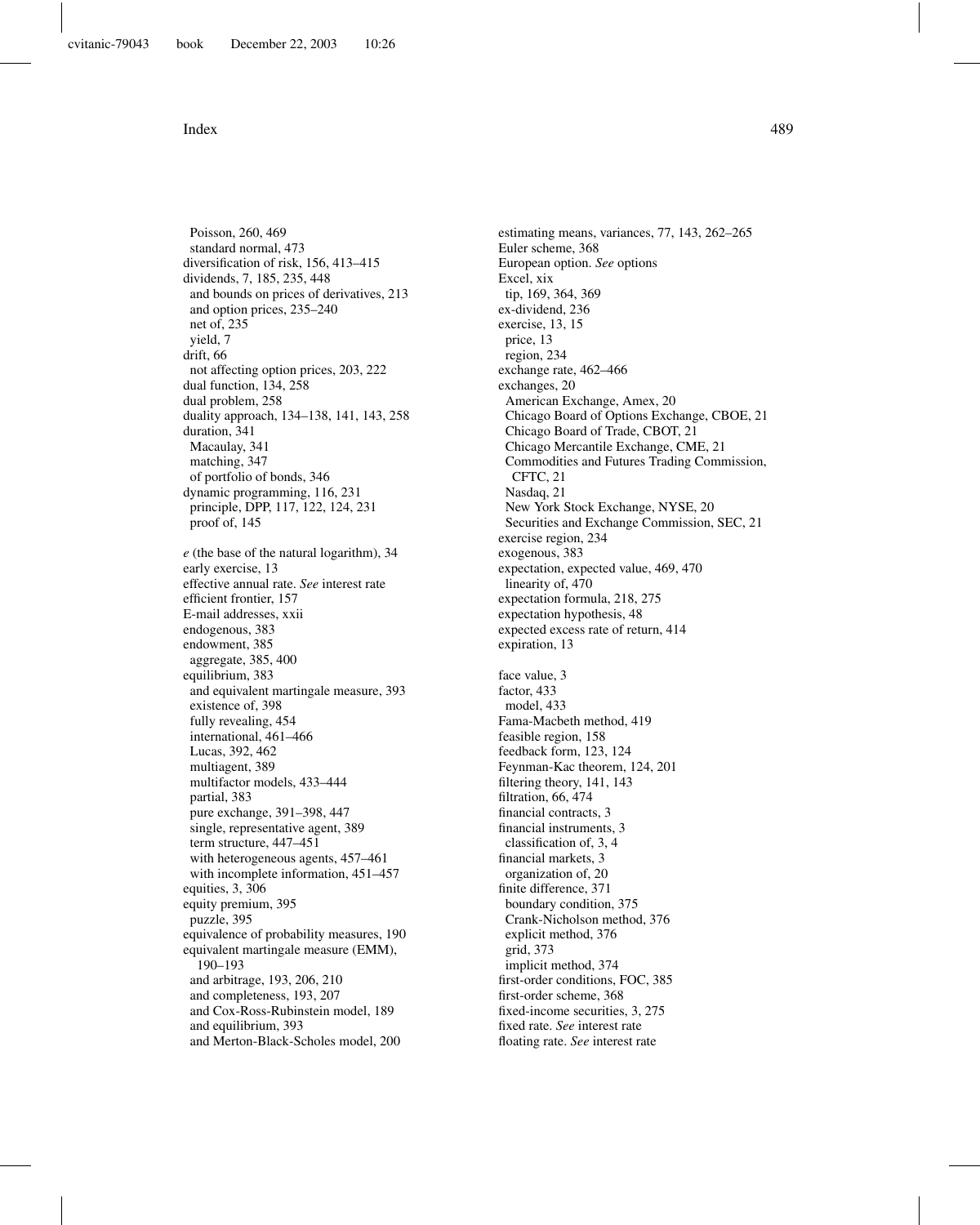floor, 305 rate, 305 forward exchange rate, 241 forward-futures spread, 203 forward measure, 295 forward price, 10, 184, 203 and quantos, 253 as related to futures price, 186, 203 forward rates, 45, 291 continuously compounded, 291 formulas, 46 forwards, 10, 184–186, 203 pricing by arbitrage of, 184–186, 203 free boundary problem, 234, 235 free lunch, 84 fully revealing prices, 454 futures, 10–13, 186–188, 203 hedging with, 313 options, 242 pricing by arbitrage, 186, 203 futures price, 10, 186–188, 203 as related to forward price, 186, 203 future value, 36

GARCH. *See* ARCH/GARCH GDP. *See* gross domestic product gains process, 56, 59, 236, 240 gamma, 330 negative, 332 positive, 331 geometric sequence, 37 Greeks, 330 formulas, 333 grid, 373 gross domestic product, GDP, 433, 437, 445

Hamilton-Jacobi-Bellman (HJB) PDE, 122–125, 439 Heath-Jarrow-Morton (HJM) model, 291 hedge fund, 24, 171 hedge ratio, 314 hedging, 12, 16, 224, 229, 313, 322 by immunization, 347 delta hedging, 322–330 dynamic, 326, 334 in bond markets, 341 in incomplete markets, 335 in Merton-Black-Scholes model, 327–328 in multivariable model, 334 options positions, 322 perfect, 313 with futures, 313 heterogeneous agents. *See* equilibrium HJM drift condition, 293

ICAPM. *See* capital asset pricing model immunization, 347 importance sampling, 366 incomplete markets, 193, 256, 259 pricing in, 256–259 independence, 471 independent increments, 476 index, 21 Dow Jones Industrial Average, DJIA, 22 Russell 3000, 22 Russell 2000, 22 Standard & Poor's 500, S&P 500, 21 Wilshire 6000, 22 indicator function, 200 inflation rate, 81–83 information, 139 and equilibrium, 451 asymmetric, imperfect, incomplete, partial, 139, 451 innovation process, 141, 455, 460 intensity-based approach, 307 interest rate, 4, 31, 55, 59, 60, 74 annual, annualized, 33 annual percentage rate, APR, 38 bond's, 31 compound, 32 continuous, continuously compounded, 34 derivatives, 275 effective, 33 fixed, 18 floating, 18 LIBOR, 299, 305 models of, 79–83, 275–295 nominal, 33 one-factor models, 287 real, 81 short, 286 simple, 32 internal rate of return, IRR, 39, 342 intrinsic value, 15 Itô, 67 integral, 67 integral properties, 67 multidimensional rule, 97 proof of rule, 94 rule, 69–73 Jensen's index, 417 Jensen's inequality, 108 jumps, 94, 260, 307 and Merton's pricing formula, 261 intensity, 260

Kalman-Bucy filter, 143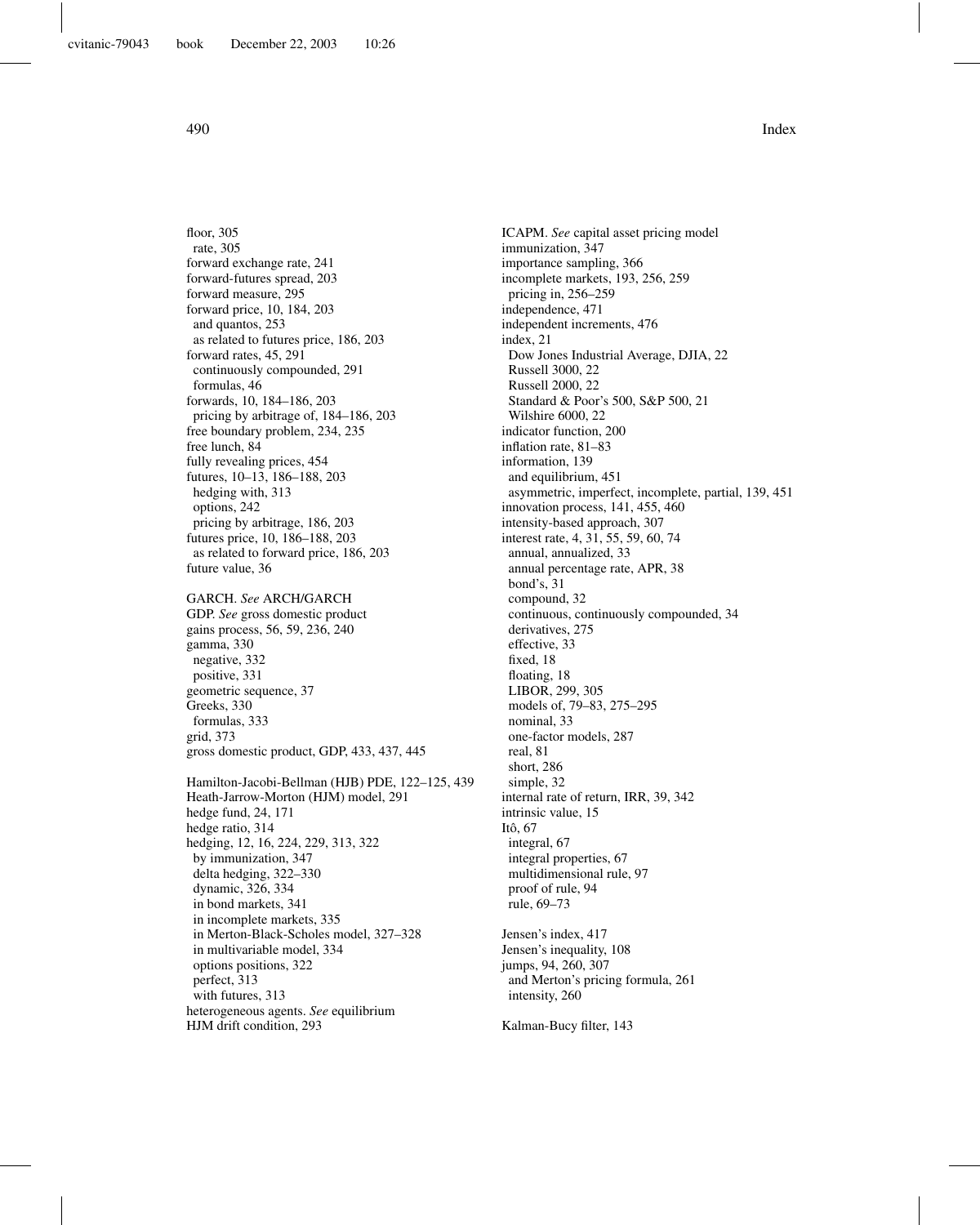Lagrangian, 114, 131, 161, 164, 397 law of iterated expectations, 475 law of large numbers, 362 leverage, 12, 17, 171 liability, 347 LIBOR rate, 299, 305 linear regression, 316, 414 liquidity, 20, 171 loss of, 334 preference, 48 risk, 7 loan, 37 amortized, 37 balance, 38 fees, 38 payments calculation, 37 lognormal distribution, 63, 75 long delta, 326 long position, 9, 10, 16 Long-Term Capital Management (LTCM), 171 low discrepancy sequences, 366 margin, 22 buying at, 23 call, 22, 171 initial, 22 maintenance, 22 requirements, 22 marginal rate of substitution, xxi, 129 market, 3 capitalization value, 21 crash, 334 financial, 3 perfect, 84 portfolio, 410 market maker, 20, 25 market price, 10 market price of risk, 125, 133, 197, 256, 411 implied, 257 market-clearing conditions, 385, 397 marking to market, 11 Markov process, 65 martingale, 65, 129, 188, 476 approach, 128–138 definition, 476 measure, 188 process, 65 property, 65, 129, 189 representation theorem, 92, 136 matrix notation, 420 maturity, 3, 10, 13 mismatch, 314 mean, 469

mean reversion, 80, 287 speed of, 80 mean-variance, 110, 153, 409 analysis, 153–167 and CAPM, 409 efficient frontier, 157 of a portfolio, 155 optimization, 110, 160–167 measurable, 66, 200, 211, 474 Merton-Black-Scholes (MBS), 62, 74–77, 122, 133 and martingale, risk-neutral probabilities, 197 is complete, 94 multidimensional, 77 optimal portfolio formula, 121 Merton's generalized option pricing formula, 298 minimum variance point (portfolio), 158 model, 53 affine, 289, 299 binomial, 60, 355 Black-Derman-Toy, 279, 288 Brace-Gatarek-Musiela (BGM) market model, 300 continuous-time, 62 Cox-Ingersoll-Ross (CIR), 287 Cox-Ross-Rubinstein (CRR), 61, 74 Heath-Jarrow-Morton (HJM), 291 Ho-Lee, 281, 287 Hull-White, 288 Merton-Black-Scholes (MBS), 62, 74–77 Merton's jump-diffusion, 260 multiperiod, 58 one-factor, 287 single-period, 54 structural, 306 trinomial, 89 value-based, 306 Vasicek, 287 moment, 471 moment generating function, 71, 139, 310 money, in, at, out of, 15 Monte Carlo simulation, xix, 362 quasi, 366 mortgage, 19 backed securities, 19 prepayment, 19 multifactor model, 433 mutual-fund separation, 441 myopic, 120 Nasdaq. *See* exchanges NYSE. *See* exchanges naked call. *See* call option natural hedge, 317

nominal rate, 81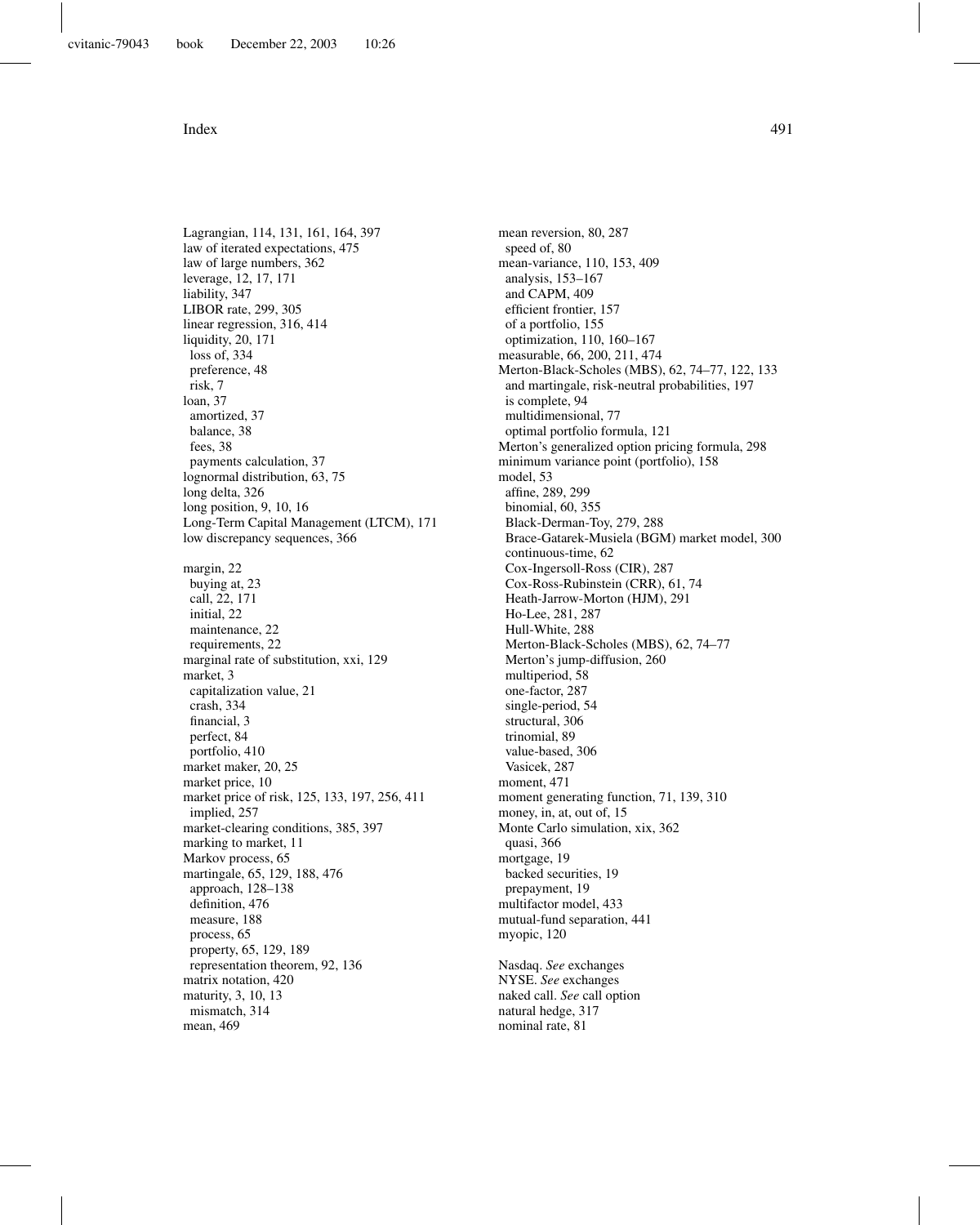nominal value, 3 normal backwardation, 205 normal random variable, 63, 66, 71, 139, 222, 262, 472 cumulative distribution function, 222 standard, 473 notation, xix notional principal, 18 numeraire, 56, 104, 295, 386 change of, 252, 295 risk-neutral probability for, 295 OTC. *See* over the counter optimal growth problem, 120 optimal mutual fund, 163 options, 13 American, 13, 180, 228–235 Asian, 247, 365 barrier, 245 Bermudan, 244 binary, 246 book of, 323 chooser, "as you like it," 245 compound, 245 digital, 246 down-and-in, down-and-out, 246 European, 13, 180 exchange, 249 exercise, 13 exotic, 16, 243 forward start, 244 holder/buyer/owner, 13 knock-in, knock-out, 246 lookback, 246 on futures, 242, 243 on two assets, 248 path-dependent, 243 path-independent, 92 payoff, 14 plain vanilla, 16, 243 portfolio of, 317 premium, 16 prices, 15 seller/writer, 13, 15 up-and-in, up-and-out, 246 over the counter (OTC), 20, 243 par, 3, 39 partial differential equation (PDE), 202, 223 and American options, 234 Black-Scholes, 223, 331 Feynman-Kac, 124, 201, 224 numerical solutions of, 373

partially recovered value, 307

perfect hedge, 313 performance evaluation, 416 Poisson distribution, 260, 469 Poisson process, 260, 307 portfolio, 56 admissible, 78, 104 benchmark, 434 dedicated, 347 hedging, computation of, 370 hedging, in equilibrium, 441 insurance, 16, 333 market, 410, 441 minimum variance, 158 process, 55, 56, 78 replicating, 87 weight, 115 positive supply, 389 posterior distribution, 141 predictable, 58, 83 locally, 83 preferences, 105, 106 prepayment, 19 present value, 35, 36 price impact, 25 price-yield curve, 39 pricing, xx, 35 bonds, 290 by expected values, xx, 196, 202 by Monte Carlo simulation, 362 formula, 115, 418 interest-rate derivatives, 278 kernel, xxi, 129 with random interest rate, 296 primitives, 383 principal, 3 notional, 18 prior distribution, 140 probability, xxi equivalent, 190, 297 real world, xxii, 48, 179, 188, 260 risk-neutral, xxii, 179, 188, 200, 260 theory, 469 problems, xix hard, xix solved in Student's Manual, xix profit/loss (P&L), 11, 56 proportion of wealth, 115 optimal, 118–132, 142 put-call parity, 183, 225 put option, 13–15 arbitrage bounds, 180–184 Black-Scholes formula, 225 delta, 327 payoff, 15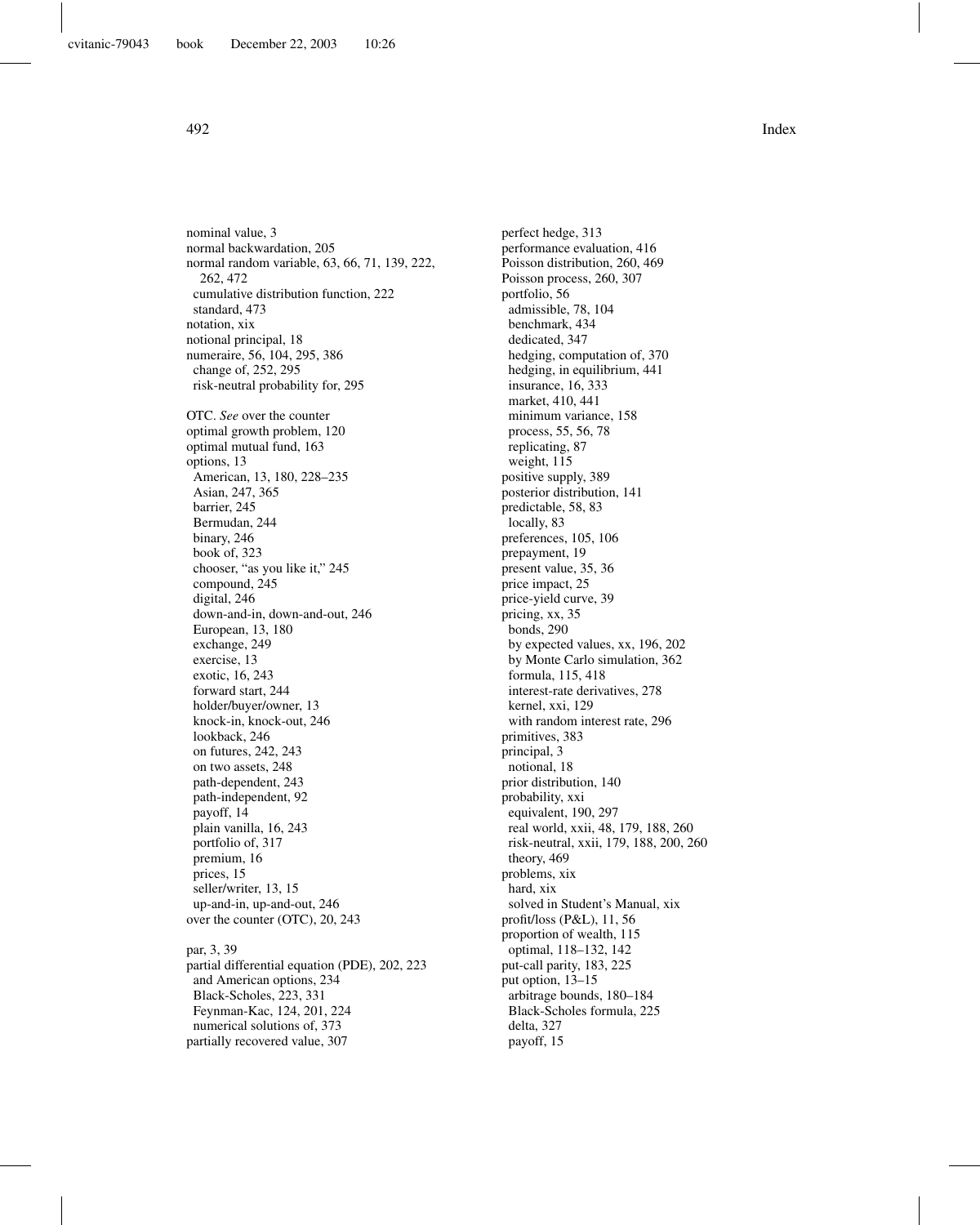protective, 318, 333 synthetic, 334 quadratic error, 335 quadratic variation, 71 quantity uncertainty, 317 quantos, 252 random numbers, 363 generators, 363 pseudo, 363 quasi, 366 random variable, 469 continuous, 470 discrete, 469 random walk, 64, 476 hypothesis, 74 simple, 476 rate of return, 154 real rate, 82 rebalancing, 113 redundant security, 91 regulatory agencies, 167, 355 relative risk, 125, 198 replicating portfolio, 87, 199, 224, 249, 323–335 replication, 87, 88, 199, 224, 328 and arbitrage, 195 and Black-Scholes equation, 224 and portfolio insurance, 333 and pricing, 194, 199 cost, 194 in multivariable models, 334 with real data, 328 representative agent, 384, 401 and existence of equilibrium, 402 resetting, resettlement dates, 18, 186, 303 retrieval of volatility method, 373 return, 7, 63, 120 expected rate of, 63, 75, 113, 116, 120 rate of, 154 rho, 330 Ricatti ODE, 290 risk, 153 idiosyncratic, nonsystematic, specific, 414 market, systematic, 414 risk-averse, 108 risk aversion, 110 absolute, 110 relative, 110 risk-free, 4 asset/security, 54, 62, 74, 158 risk management, 167, 355 risk-neutral, xxii, 108, 110, 188 density, 133, 191, 198, 258

expected value, 196, 200 probability, xxii, 189–193, 203 world, 190, 276 risk premium, 48, 112, 125, 198 risk-seeking, 108 rolling the hedge forward, 316 Russell 2000. *See* index Russell 3000. *See* index S&P 500. *See* index SDE. *See* stochastic differential equation SEC. *See* exchanges sample paths, 368 scenario analysis, 171 security, 3 Arrow-Debreu, 57 derivative, 9 redundant, 91 risk-free, 4 securities market line, 413 segmentation hypothesis, 48 self-financing, 56, 59, 78, 104, 114, 396 Sharpe's index/ratio, 417 short delta, 326 short position, 9, 10, 16 short rate, 286 short-selling, 9, 56 sigma-algebra. *See* σ-algebra, 65, 474 sigma-field. *See* σ-field, 65, 474 simple interest. *See* interest rate simulation, 361 speculation, 12 spot price, 10 spot rate, 42 arbitrage, 43 standard deviation, 470 standard error, 362 state-price density, xxi, 129 state prices, 192 state variable, 66 static position, 180, 317 stochastic, 22 calculus, 62 control theory, 124, 336 differential equation, 66, 368 discount factor, xxi, 129 integral, 67 optimization, optimal control, 336 volatility, 94, 254–257, 332 stock, 3, 7, 63, 75 price process and martingales, 189, 200 stockholder, 7 stopping time, 229 storage costs, 187